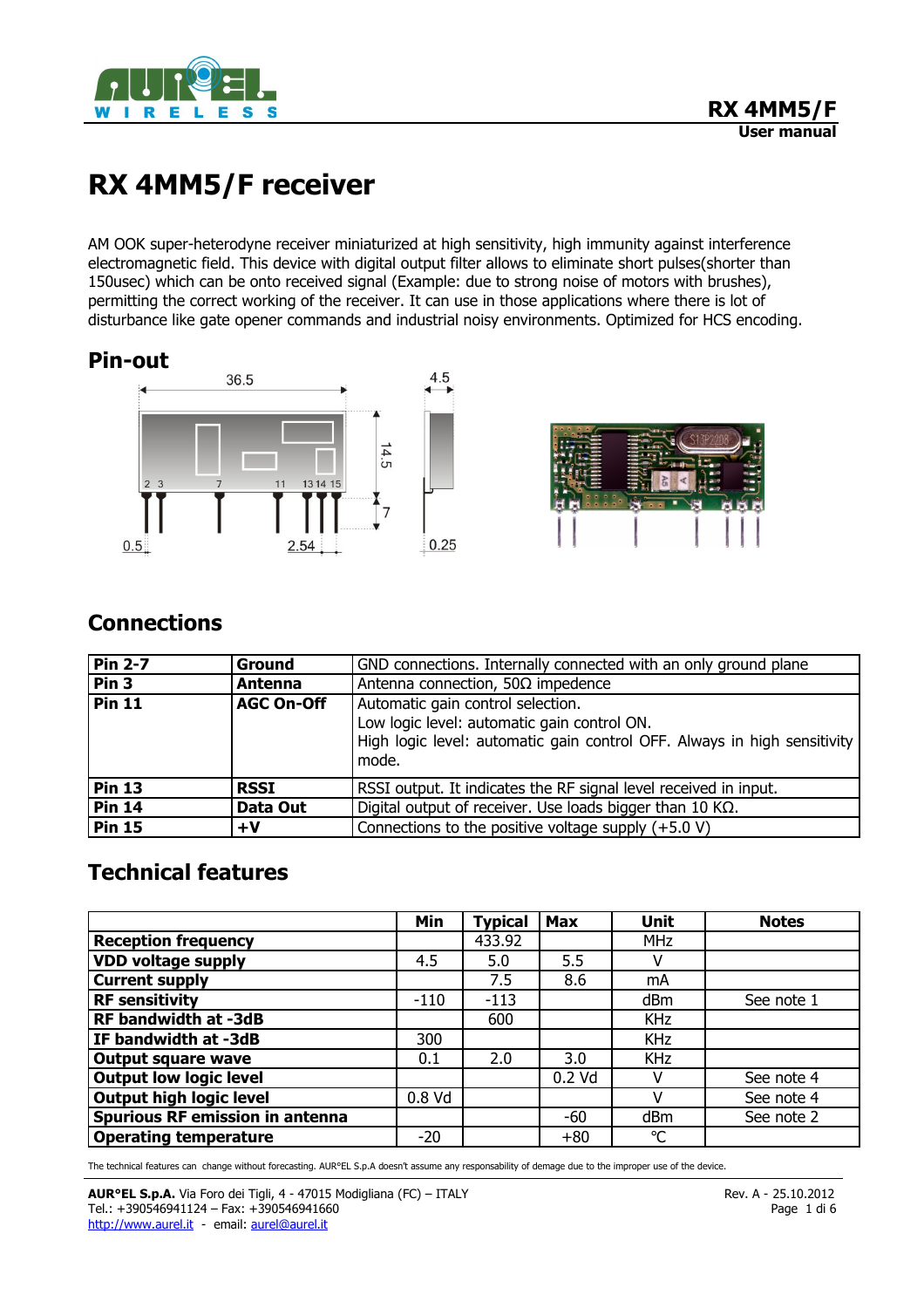

| Dim<br>----<br>ыы<br>VIIJ | ----<br>mm.<br>30.J<br>$\lambda$<br>.<br>. . |  |
|---------------------------|----------------------------------------------|--|

**Note1:** Sensibility obtained with 100% modulate RF generator, and system shown in picture one. **Note2:** The RF emission measure is obtained connecting directly the spectrum analyzer on the 14 Pin of the RX. **Note4:** All values is obtained with 10 KΩ maximum load.

All the technical features stated, are obtained by using the follow test system:



# **Usage of AGC On-Off pin 11.**

The RX 4MM5++/F receiver has a pin on which is possible enable the Automatic Gain Control(AGC). The AGC is on when a low logic level is applied in: this allows to decode correctly RF signal with power between -114 dbm and 0 dbm. In this mode the receiver works correctly with maximum dynamic of input signal. The AGC is off when a high logic level is applied on pin 11, the receiver is set to work in maximum sensitivity. If RF power is lower than a threshold, the receiver works in linear behavior while for higher received power it works in saturation behavior. The last behavior mentioned can be utilized to give an distance indication of receiver from transmitter. The following indications will show the RSSI output with AGC is off.

# **Device usage**

In order to obtain the performance mentioned in the technical features and to achieve the operative conditions which featured the Certification, the receiver must be mounted on a printed circuit considering what follow:

### **5,0 Vdc voltage supply:**

- 1. The receiver must be supplied from very low voltage safety source protected against the printed circuits.
- 2. Maximum dynamic supply admitted:  $\pm$  0,50 V.
- 3. Decupling, next to the receiver, with 100.000 pF ceramic capacitor.

### **Ground:**

1. It must surround in the better way the welding area of the receiver. The circuit must be achieved in double layer, with throughout vias to the ground planes, approximately each 15 mm.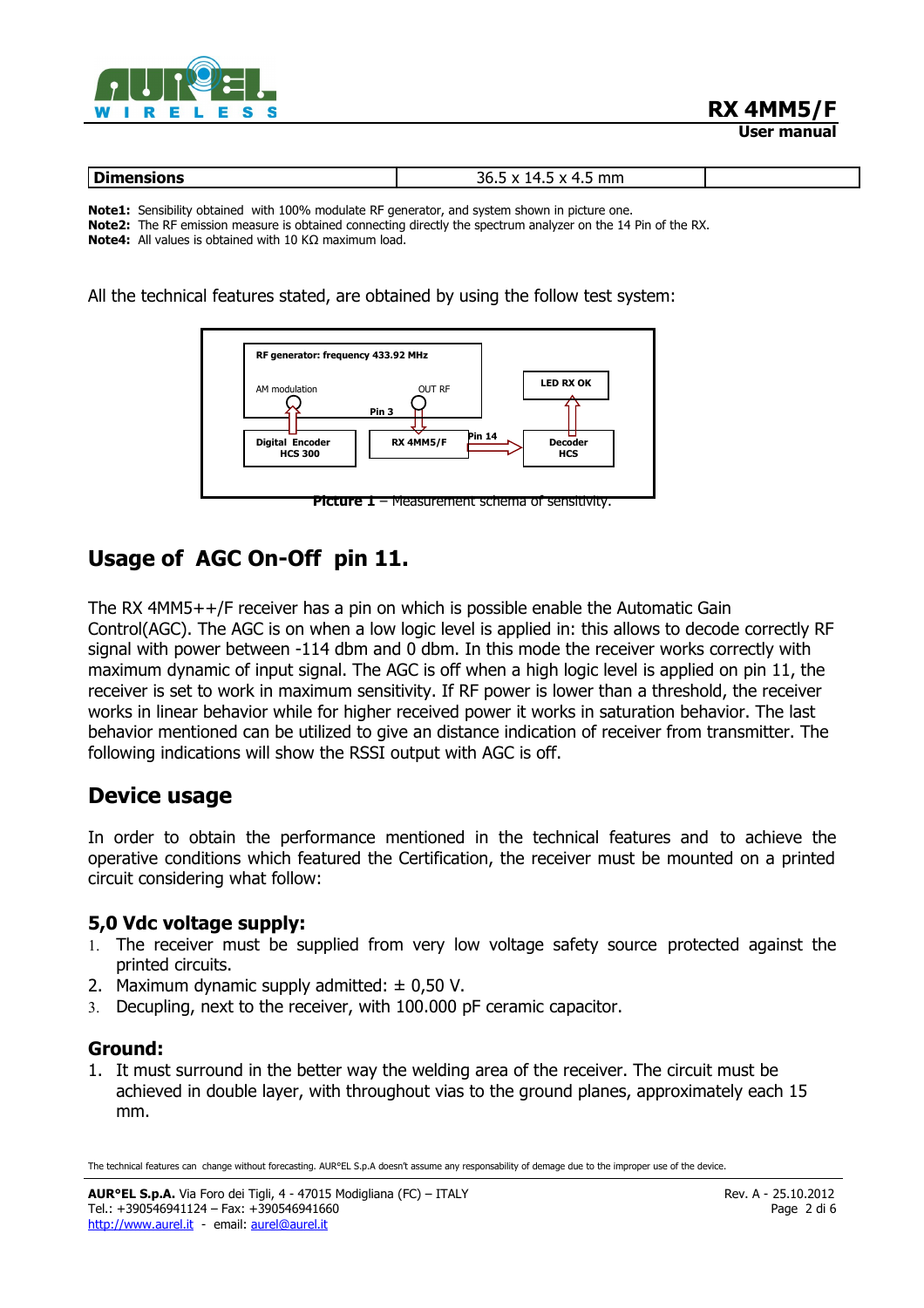

2. It must be properly dimensioned in the antenna connection area, in case a radiant whip antenna is fitted in(and area of approximately 50 mm is suggested).



**Fig. 2 -** Advice Lay-out for a correct working of the device.

#### **50 Ohm line:**

- 1. It must be as shorter as possible.
- 2. 1,8 mm large for 1mm thickness FR4 circuit and 2,9 mm large for 1,6 mm thickness FR4 circuit. It must be placed 2 mm from the ground on the same side.
- 3. On the opposite side, it must be present a ground circuit area.

### **Antenna connection:**

- 1. It can be used as direct connection point for the radiant whip antenna.
- 2. It may be utilized to connect the central conductor of an 50  $\Omega$  coaxial wire. Ensure that the braid is welded to the ground.

### **Antenna**

- 1. It must be cabled in RF receiver input a whip, 17 cm long and about 1mm diameter, made of copper or brass metal.
- 2. The body of the antenna must be placed as more straight as possible and free from other circuits or metal bodies (5 cm minimum distance advised).
- 3. It may be utilized horizontally and vertically, but the important is that the antenna is surrounded by a good ground plane.

**N.B**: In alternative at the antenna above mentioned, is possible to use whip model of Aurel production(see relative Data Sheet ed Application Notes).

The usage of other very different models don't ensure the CE omologation.

#### **Other components:**

1. Keep out the receiver from the other components of the circuits(more than 5mm).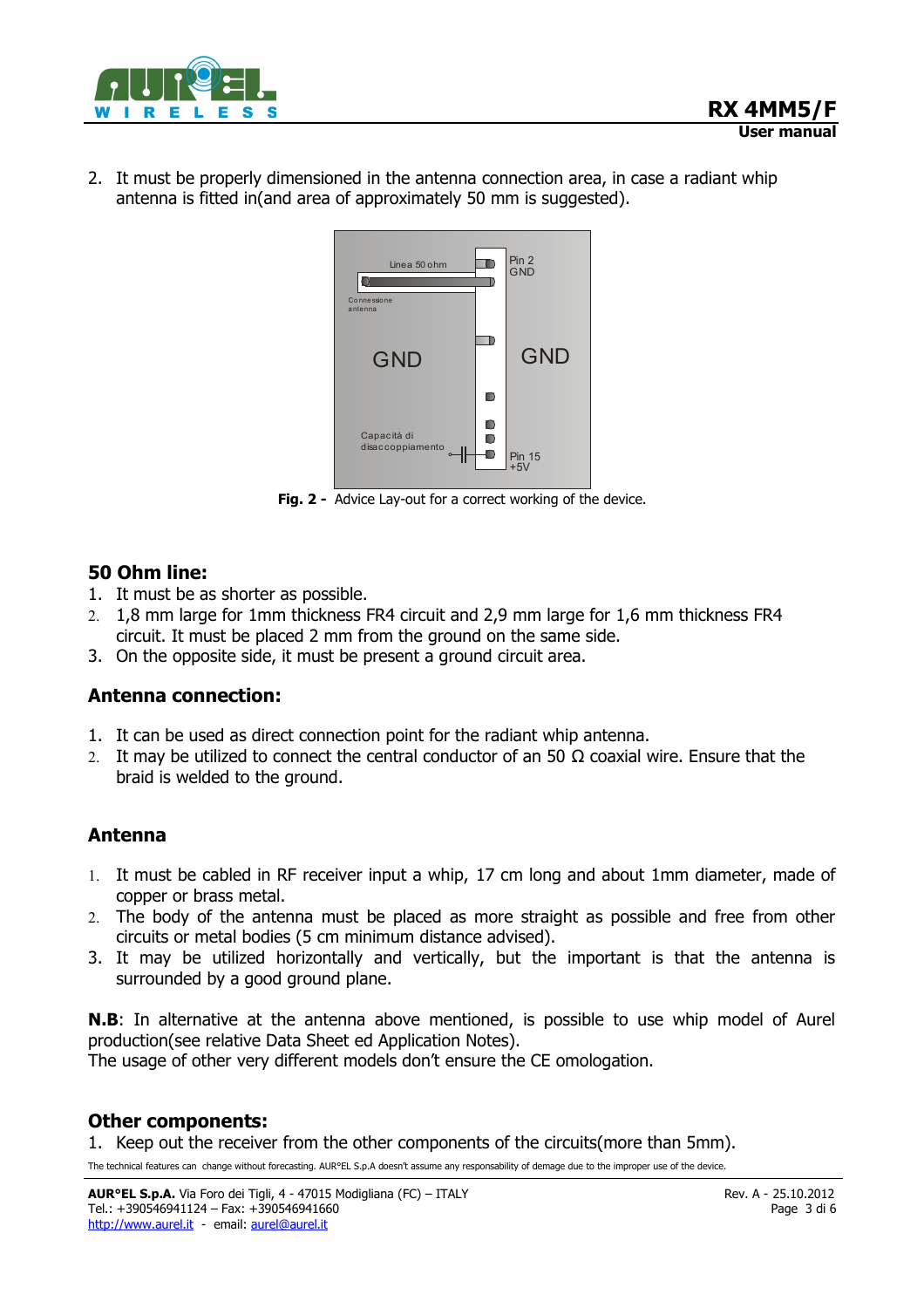

- 2. Keep particularly out and shielded microprocessors and their clock circuits.
- 3. Do not fit components around the 50 Ohm line. At least keep them at 5 mm distance.
- 4. If the antenna connection is directly used for a radiating whip connection, keep at least a 5 cm radius free area. In case of coaxial cable connection, 5 mm radius will suffice.

# **Pin 13 RSSI output**

In Fig. 3 it's depicted the behaviour of the voltage at the RSSI output in function of the power of the input signal with the automatic gain control disabled (pin 11 at a logic high level). The diagram has been obtained applying at the antenna input (pin 3) the 99% AM modulated signal coming from an RF generator made up of a 1 KHz square waveform and putting a 10 uF capacitor between pin 13 and GND, the measurement was obtained by oscilloscope and using a probe with 10 MOhm impedence with the scope of not falsify the voltage measured . The RSSI output has a linear behaviour in correspondence with an RF power up to -40 dBm ca., after which it assumes the saturation value of 2,2V. In the linear zone the RSSI output is directly proportional to the RF power: the voltage at pin 13 can be then used as a measure of the intensity of the received signal and to recover the distance from the transmitter. When the RSSI output assumes a constant value, the received signal is no more directly proportional and only a proximity information can be extracted. The maximum distance of the transmitter from its receiver can be calculated as the RF power at which the RSSI output changes its values up to the saturation voltage. The distance over which the receiver works in the saturation zone is in theory 4m ca. (transmitting and receiving antennas on line of sight and 0dBm transmitted power, typical RF power of the handheld transmitters) and depends on the presence of obstacles placed in the middle of the radio link that cause multipath and reflections. Therefore the RSSI represents a measure of distance untill it has a linear behaviour and a proximity information when it assumes the saturation voltage (useful if you need to monitor accesses).

Note: It's depending from the device used.